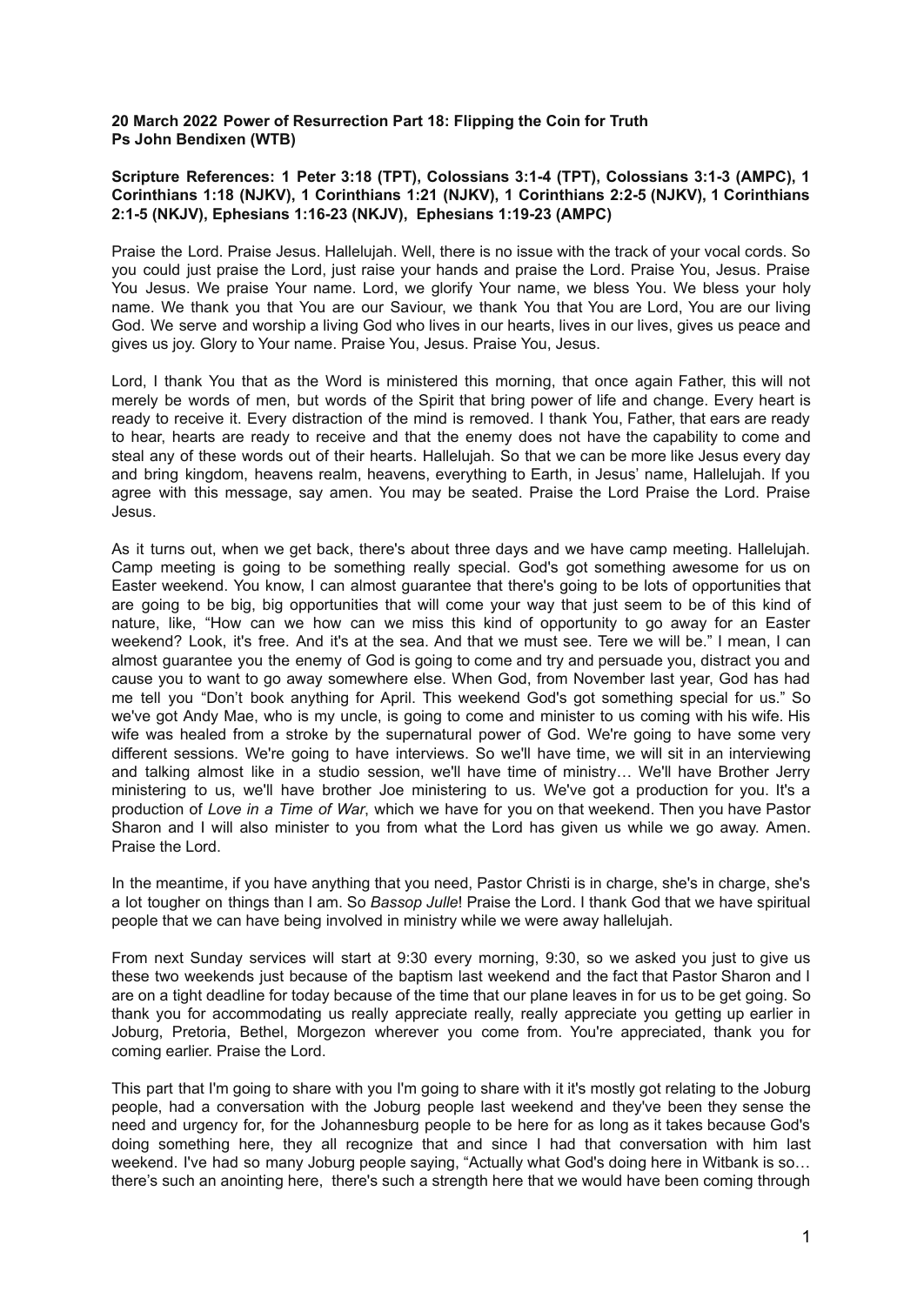anyway for Sunday morning services, and then going back and doing Sunday afternoon services in Joburg." So I thank you for that response. It's because it's God, it's a spiritual thing that needs to get done. I believe God's doing an integration of the two churches, and He has an opportunity for us while that campus is closed, for us to grow together, be together, be strong together. Hallelujah.

I do have news, I was praying on Wednesday morning and in my prayer time, the Lord said, "I don't want you to give up and stop being big and bold for the Johannesburg campus. I want you to continue believing for the Joburg campus." So I said, "Okay, Lord, what should I do?" So He gave me a strategy. So I called LeRoux, my advising engineer, and I said, "Le Roux, this is what I want to do, will you help me, speak to the builder see what we can come up with and how we can go about it." Because I've had it in my heart that the builder that should be building there should be coming from Witbank. And it's amazing how God is putting everything together.

Anyway, so we went through a number of things. And of course, you know, what a builder wants to do is a builder wants to bring everything on site. He wants to build it as quickly as possible for efficiency and maximum profit, and then get it done as quickly as possible and then leave. Right? But, I in my spirit, what the Lord said was, "Take long. Don't be short about this, go along." So I said, "Well, Lord, you're going to have to reveal to us how we can do this." And so we got together, Le Roux, myself, and the builder we got together. And the Lord has given us the strategy of building this building in stages. So not this coming week, the week after that, we're going to start with the first stage. The first stage is going to cost… it's not a stage a phase. The first phase, it's going to cost about R260,000 but essentially what it's going to do is going to get all the walls up in the auditorium, do all the cement work that we have to do. And that's about it, give or take, I'm giving you a broad, a broad brush. Then we're going to take a break for a couple of weeks and then we're going to do the next phase. And then we'll do another couple of weeks or months and then we'll do the next phase.

So, the idea is that by the time we get to the end of the year the building will be as complete as this building is here, with all the sound all the stuff everything in it that the Lord wants at the highest level that God wants us to do. So I have it in my heart to pursue that for the end of the year. Hallelujah.

So, I'm wanting you guys to just believe with me in faith that God will always, He has He's never let me down yet, He will, He will provide resources and finances and raise up business people that think like God. That think about God's money for the way that He needs to think about it and do things. You can't, you can't it's impossible for you to out-give God. Amen. Praise the Lord.

Okay. The title of my message this morning is *Power of Resurrection*, I've been ministering on this for a long time. But um, the Lord had me, I really was searching the Lord for a title because of what He put in my heart. And He gave me this, *Flipping the Coin for Truth. Flipping the Coin for Truth.* So, I'm just going to go to 1 Peter 3:18, in the Passion translation. It's been one of those scriptures I've been reading to you.

### **Christ suffered and died for sins once and for all—the innocent for the guilty —to bring you** near to God by his body being put to death and by being raised to life by the Spirit (1 Peter **3:18).**

The great thing is if the Holy Spirit can bring Jesus to life, then He can bring anything in your life to life, anything. There is nothing in your life that is too dark, or too bad, or too severe that He can't bring it to life. Hallelujah.

So we've been reading Colossians 3:1-4. The Passion Translation says, **<sup>1</sup> Christ's resurrection is** your resurrection too. This is why we are to yearn for all that is above, for that's where Christ sits enthroned at the place of all power, honor, and authority! <sup>2</sup> Yes, feast on all the treasures of **the heavenly realm and fill your thoughts with heavenly realities, and not with the distractions of the natural realm (Colossians 3:1-4 TPT).** I can speak to this personally, the more you think about the Word, the more you think about God, and the more that you think about how you can go about life in God, the more God fills your thoughts with His thoughts. And the more you find yourself being, or I should say, less distracted by natural thoughts. Hallelujah.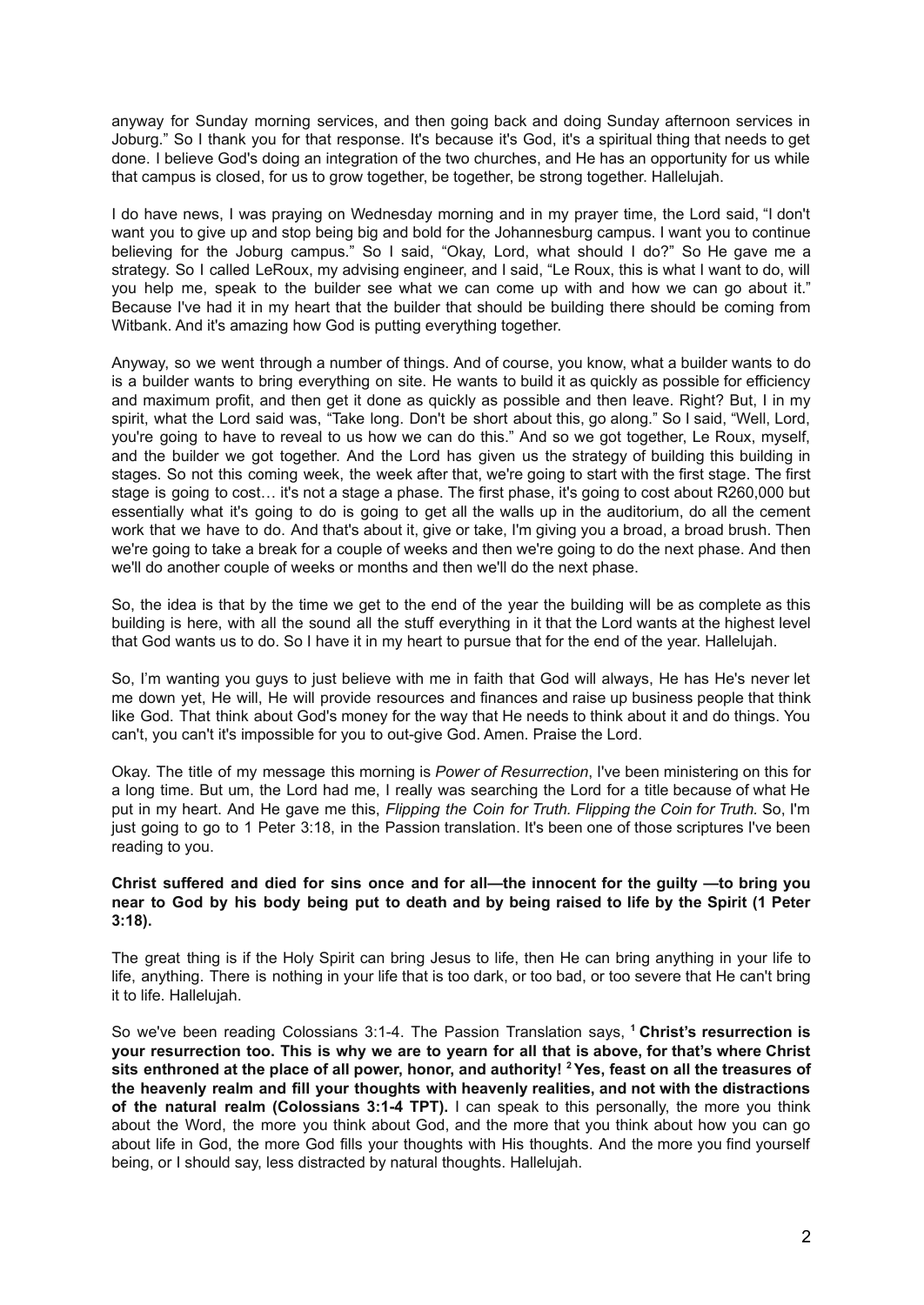<sup>3</sup> Your crucifixion with Christ has severed the tie to this life, and now your true life is hidden away in God in Christ. And as Christ himself is seen for who he really is, who you really are **will also be revealed, for you are now one with him in his glory! (Colossians 3:1-4 TPT).**

I want to read this also, from the Amplified Bible, I'm just going to read the first three verses, <sup>1</sup> If then **you have been raised with Christ [to a new life, thus sharing His resurrection from the dead], aim at and seek the [rich, eternal treasures] that are above, where Christ is, seated at the right hand of God. <sup>2</sup> And set your minds (Colossians 3:1-4 TPT),** you know if you set your mind. So yesterday was a very busy day for me because it started early in the morning to have a covered PCR test, and then we had some time and fellowship with young people cycling. It was in my heart that I wanted to do a quite a long distance and put my body under some pressure before I left as part of my training for things that God's going… that unbelieving God to do for the rest of the year. My body's feeling strong feeling it's like getting good health and I wanted to push yesterday, but just one thing led to another and I didn't manage to get to do the distance. But and I got lost in the nature reserve, if you can believe it, between the highway. You know, me getting lost, it's almost impossible. But it happened [*Pastor John, laughing*].

Anyway, at some point, after I got lost, and I had to port my bike back across the river, the river bed anyway, the rocks and get myself back onto track, and then I found the route that I had to ride. Because I was behind everybody else's schedule, trying to catch up. I had this long uphill that I had to climb. And so what did I have to do? I had to set my mind, I have to set my mind. This climb, I'm going as hard and as fast as I can go up to this climb. I'm setting my mind because I know when I get to the top, then I can start to push harder. When I got to the top. for the rest of the course, I really said "Okay, I'm going to see how fast I can ride and how quickly I can get back because the rest of the people who were all being finished and we were going to have breakfast together." And so, I knew they were waiting for me. And so, I set my mind to push as hard as I could. If you set your mind that means you set it. You know what it becomes like when you set your mind? You set your mind like this bicycle that I'm riding, there's this track in front of me, I just got to watch for rocks, I got to watch for holes, I got to watch for dangerous things that will throw me off my course. But actually, I'm riding so hard, and I'm so focused. I'm set, my mind is set. There's nothing that's going to.... I'm going as hard as I can go. A couple of times because of the pace that I was going and some of the uphills, the back tire gets hit by a rock and so you slip a little bit or you go through some loose sand and fishtails a little bit. But you don't get put off by that. You just keep powering through it. Actually, your best result for not falling off your bike is powering through it. Not taking your foot off the gas.

Anybody who knows about motorcycling or motorbike, or motorcar racing will tell you don't brake into a corner, you brake before the corner and power through it. Right. If you didn't know that you know it now. Hallelujah. Go to set your mind. Set your mind. Set your mind and keep them **Set on what is** above the highest things, not on the things that are on the earth. For as far as this world is **concerned, you have died, and your new real life is hidden with Christ in God.** So, you're dead to the rest of the world. You have to live for Christ. Amen.

First Corinthians chapter one, verse 18, says, **<sup>18</sup> For the message of the cross is foolishness to** those who are perishing, but to us, you are being saved. It is the power of God (1 Corinthians **1:18).** For many, many people, a God, that God, Jesus Christ, Himself dying on a cross is an unthinkable thing, because obviously, how can a God allow Himself to die, which is what they said to Him on the same day when He was killed. "Save yourself and save us also." Right? Because it's unthinkable that a God would actually sacrifice himself.

First Corinthians Chapter One verse 21 says **<sup>21</sup> For sins in the wisdom of God, the world through wisdom did not know God," through wisdom, through the wisdom, they did not know God. It pleases God through the foolishness of the message preach to save those who believe (1 Corinthians 1:21 NKJV).** For sins in the wisdom of God the world, through wisdom, did not know Him.

In other words, God used His wisdom, to let them think that they have all the wisdom, and yet can't see God. As smart as they are, they can't see God. Hallelujah. You have to desire God in your heart, not in your head. You have to live for God in your heart, not in your head. If you're looking for God in your head, then your head will distract you and keep you thinking on natural realms, and God can't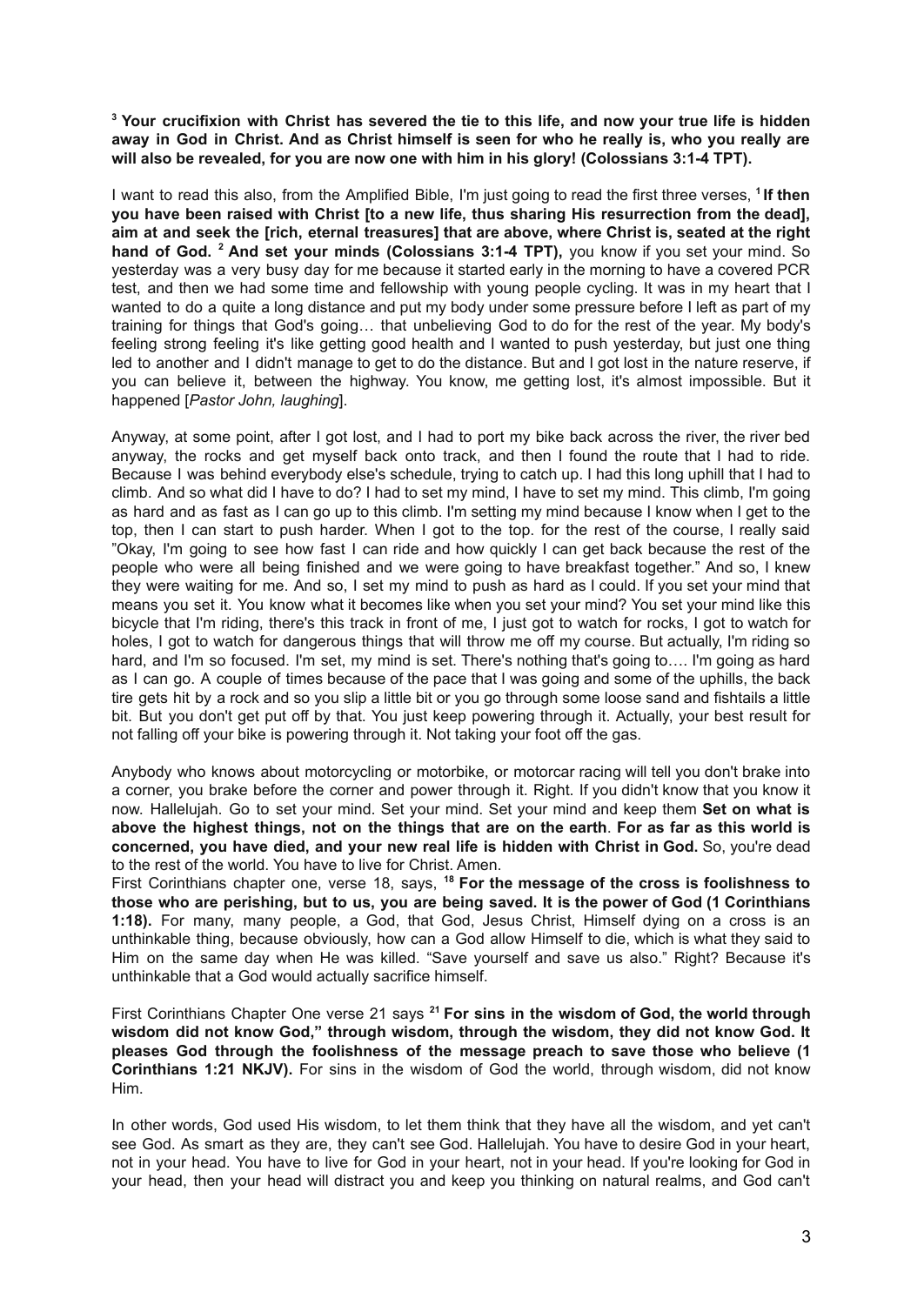change you; can't work with you because you think, you have a relationship with God in your head, not from your heart. Life of the Spirit comes from your heart, not from your head.

There are the things of the world. The gospel of Jesus Christ is foolishness to the world. It's foolish to give 10% of your money to God. We happen to be the vehicle. But, to the world, it's foolish to give 10% of your money away. "Why on earth would you give 10% of your money away? To what? Some guy who stands and preaches on a Sunday and you're making him rich?" That's what they say. They've got no idea. The spiritual responsibility that rests upon true spiritual leaders. Yes, there are people that have abused this pulpit, many pulpits around the ages, people that have called themselves priests and done horrible, terrible things. Yes, there are those people across the decades and the generations that have done horrible things in the name of God. That doesn't mean to say that God's Word is not true. You can't use anybody else's experience or excuses to say the Word of God is not true. Because, the Word of God is truth, because there's a big difference between He and 'they'. If you listen to 'they', you will never do what He says. But if you listen to what He says, then 'they' don't matter. Hallelujah.

I would like you to… I'm going to get to that after the next verse. I'm going to read first Corinthians chapter two, verse two to five. The New King James says, **<sup>2</sup> For I determined not to know anything among you, except Jesus Christ, and Him crucified.** So, this is the apostle Paul saying, **I'm determined not to know anything among you**. "I do not want to know you after your soul and after your flesh. It doesn't mean I don't know your name, and I don't know what you like or you don't like. It means whatever pursuit that you have in your soul and your flesh, I don't want to know that. I don't want to know you that way." **3 I was with you in weakness, in fear, and in much trembling, <sup>4</sup> and my speech and my preaching were not persuasive words of a human wisdom** but **in** demonstration of the Spirit and of power, <sup>5</sup> that your faith should not be in the wisdom of men, **but in the power of God (1 Corinthians 2:2-5 NKJV).**

Let's be clear, this passage of Scripture is about words. It's about words that are spoken, that have no power; that are persuasive, and only persuasive in the way that they go about it. "I want to persuade you to see it my way." But the Words of God are not there for your persuasion, they come with the power of the Spirit to bring life. That is one of the ways you can always tell if there is a ministry, teachers, people that present themselves, they want to present you with a compelling argument to persuade you. But Paul says it, "I did not want to know you. I wanted to come to you with the words of life and spirit so that it feels to you like as the power of God is working on you that I am speaking right to you. But that is the Holy Spirit speaking to you, it is not me speaking to you." That is what he means when "I come with words of power…" Because when the Holy Spirit speaks to you, those power words change you. They work on your heart differently to the way they work on my heart.

Pastor Sharon and I, when we were driving to church this morning, she asked me a question. She said "Are you going through some of the same emotions? We are leaving all of the people we love, all of the people that we are called to, all of the momentum of everything that God's doing in the ministry, we are leaving here for 20 days, you know, and I am quite emotional about it. What are you feeling?" I said "Babe, I have the same emotion." I said, "But I cannot afford the emotion to distract me from what God's doing, because my spiritual leader called and I'm going." If he didn't call, I wouldn't be leaving here. It was not on my heart. It was certainly in our hearts, if there is a reason why we don't go to America this year, and go to the president's cabinet, we're not going, we are very content doing what God's telling us to do here. In fact, we are thriving on it. But our spiritual leader called and said, "I want you to be and I want you to come on a special assignment with me." "Yes, sir." My emotions are got nothing to do with it. Hallelujah.

**3 I was with you in weakness, in fear, and in much trembling. <sup>4</sup> And my speech and my preaching were not with persuasive words of human wisdom, but in demonstration of the** Spirit and of power, <sup>5</sup> that your faith should not be in the wisdom of men but in the power of **God (1 Corinthians 2:3-5 NKJV).** If your faith is in the wisdom of men, before it is in the power of God, then that means that the order of your life keeps following where the men system takes you. Hallelujah. Praise the Lord. Praise Jesus.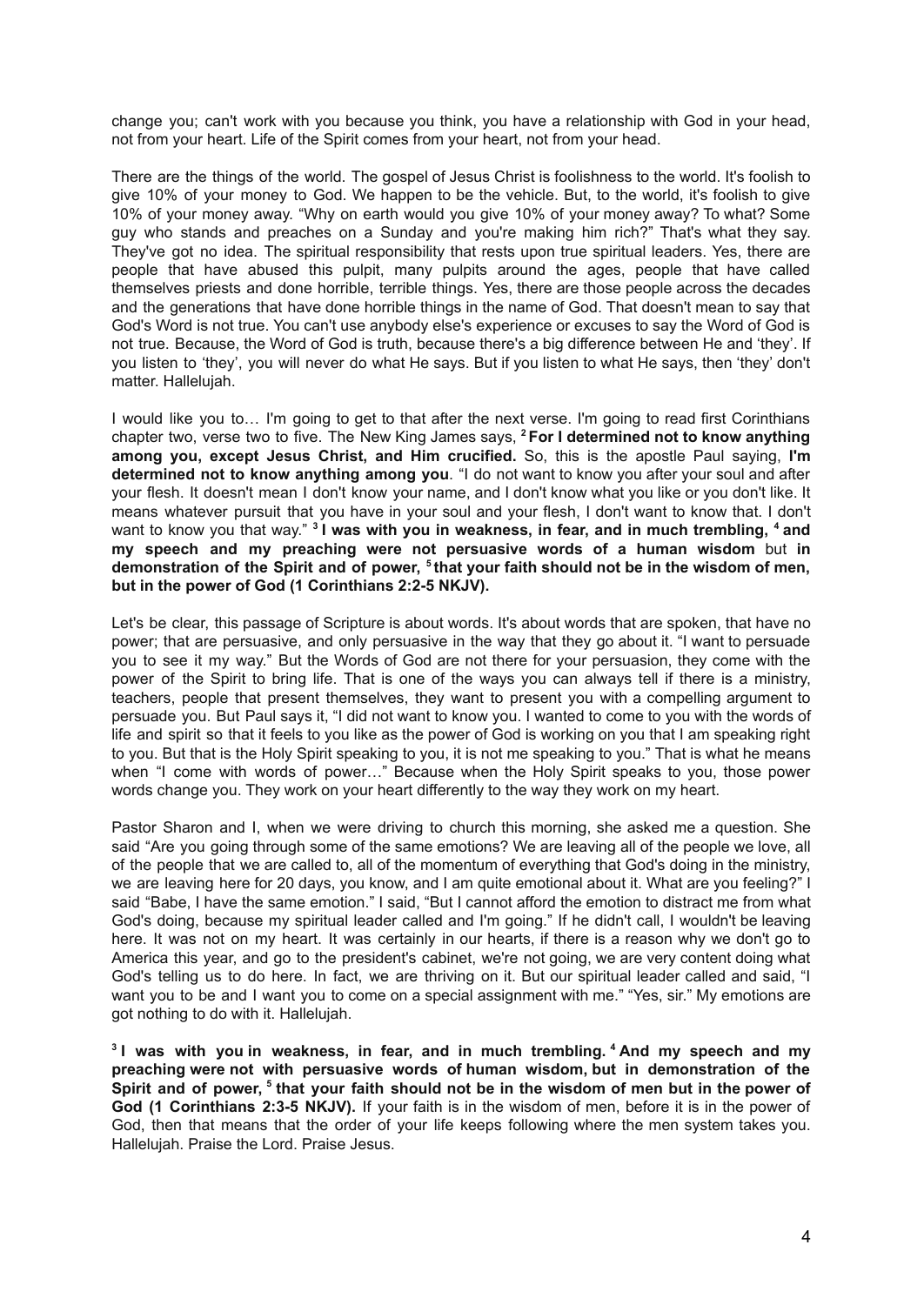I've had moments in my life sitting in my office, really early days with Jerry Savelle; I mean, many of you have heard my story, but I recognize there is a lot of new people coming into the ministry. Some of you will be hearing the story for the first time, I am going to tell it quick. I left the corporate world, and I am sitting in an office, and my friend phones me and he is still from the computer world, and he tells me about how well his company's doing. He tells me that he is actually taking a second bond on his house, and he is going to buy the shares in the company with his… I do not recommend you do that, but he is going to buy shares in the company with the second bond, because this is the first results of the of their company's listing since they were listed on the stock exchange. So the first results and they are going to be spectacular… Salesman, he is not a director, he is not on the board, he is a salesman. I put the phone down. I said, "Lord, what must I do with that information?" He said, "Buy the shares." Pick up the phone, I phone the broker, I told him to buy me so many thousand shares. The results came out a couple of days later, whatever the case was, I can't remember the details now it was such a long time ago; and the opening share price, I don't know was R22 or something like that. By day five or six or seven, the price of the share was R45; double my money. There was a day, I believe it was a Thursday, if I remember correctly on that day, I remember waking up in the morning, knowing I have to sell the shares today. At 10 o'clock, I said, "Lord shall I sell the shares now?" He said "Wait." So the shares, I don't know were R45 or something, 12 o'clock, the 40 shares were R46 something, two o'clock, the shares were R47, in a space of four hours, the share price had gone up by two Rand. Now, if you've got enough shares, that can be a considerable amount of money. At two o'clock, He said, "Sell all your shares." Phoned my broker and I said to "Sell all my shares as soon as you can sell them." He says "The share price is this, you should hold on to this. There's only one trend that's going here this trend is going upwards." I said "Sell or my shares", said "If the trend is going upwards this is the right time to sell", didn't take him half an hour, I sold all my shares. I made a lot of money. Praise Jesus.

What happened? I was listening to the way of God rather than the ways of men. I didn't have to leave my desk for a whole week. I didn't leave my desk, I didn't have to go run around looking for business, phoning contacts, trying to make things, the Lord said to me "For the rest of your life, John, I will cause money and prosperity to come to you this way, where you don't have to toil for it, and there's no sorrow added with it, it will just come to you. I will give you strategies that will cause you to see things and understand things that the world can't because you have obeyed Me and you've come into the ministry and serving Me the way that you are." And so it has been like that for my whole life. God has, there is a bit of property here… Anybody know where Pastor Christi and Grobbies live? The Silver Laan, there is a property right next to the Curro school? I arrived here in Witbank many, many years ago, I saw that property I asked somebody "Is it for sale?" They said, "Yeah if someone makes an offer…" I made an offer and I kept the offer. I'm talking 20 years ago now, that price of that land then R120,000, six acres or whatever, or I can't remember three acres or six acres or something like that. I can't remember. There was no Curro school. There was nothing that going there at that time. I got some plans to develop it and to build houses on it and to to do some work with it. After I did all of that the Lord said "That's not your business, John. I told you to buy the land." said "Okay, so what must I do now? He said "Sell it." I said "Okay." I put it on the market. Within days, I had someone who came and offered me double what I paid for the property. Two years, God doubled my money again.

I have it on my heart to do a kingdom economic conference. How many of you want to come to that? Hallelujah. Praise the Lord. Because you see, when you do things God's way He makes you rich. He brings all what you need. He adds to your life because you seek Him. He never subtracts from your life. Never, never never. He adds to your life when you seek Him. Praise the Lord.

I'm going to read you the same passage of scripture. No, previous passage of Scripture, I read to you from verse two. I'm just going to read verse one to you. **<sup>1</sup> And I, brethren, when I came to you, did not come with excellence of speech or of wisdom declaring to you the testimony of God (1 Corinthians 2:1 NKJV).**

Everything that you do in your life should be declaring the testimony of God, not the testimony of you. The testimony of God, if I give testimony to you about how God has blessed me; then it's about His glory. It's not about me. It's about me hearing what He says obeying what He says; and then He blesses me and then it's about Him. It's not about me. The minute I think anything is about me, I'm about to fall. I'm about to have something happen to me, that might not be so good because I'm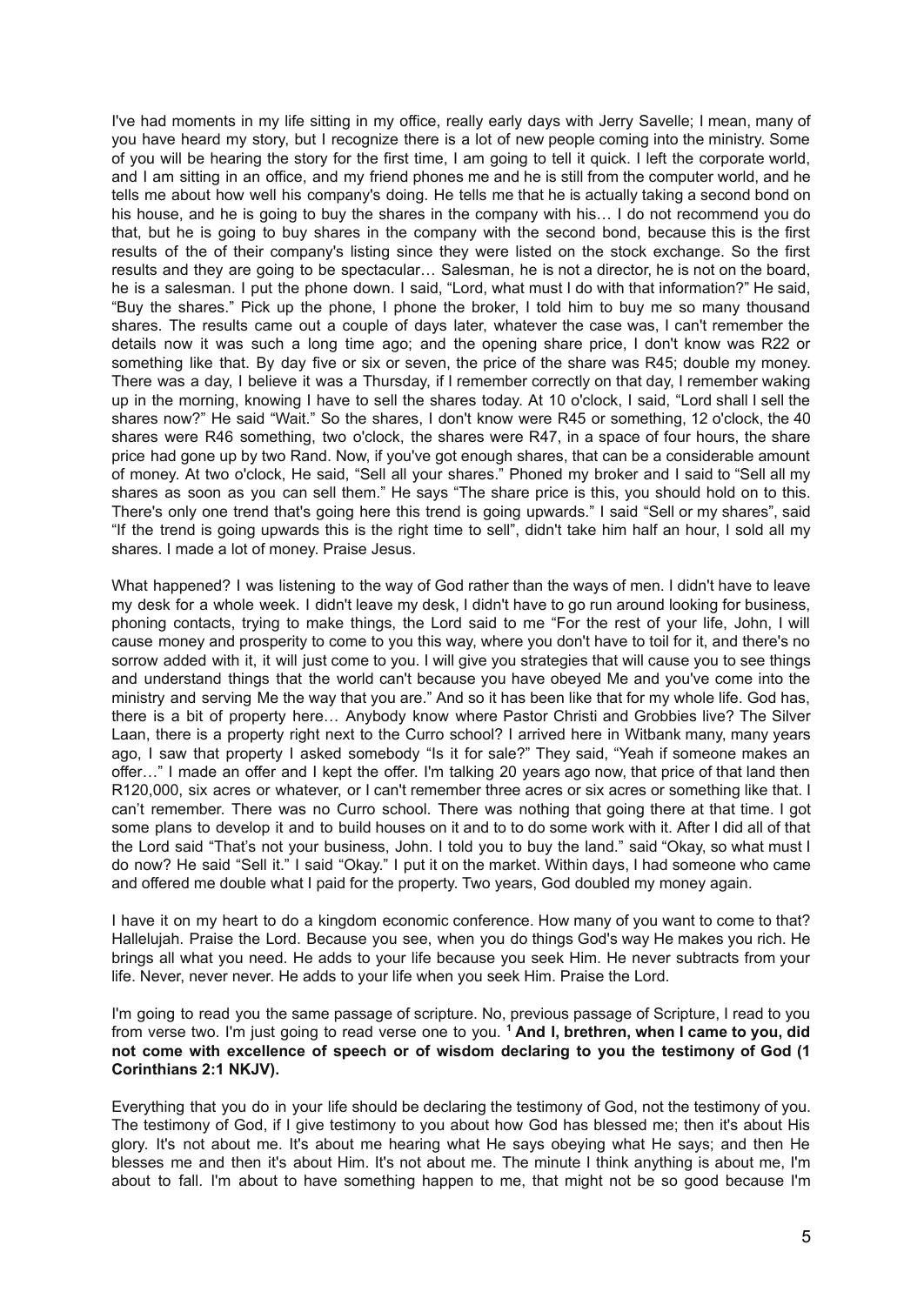making it about me when God says, "I won't share My glory with anybody." You can say "You're preaching well, this morning, Pastor John."

I want you to imagine, I want you to imagine with me for a moment. So just, will you come into your imagination? Just imagine, a young married couple, who are in their early 20s, 23, 24, 25… Let's just say in that mid early 20s. They've met their life partner, they're enjoying each other's company together, they're having a good life, they're in God, they go to church, they are serving God; it's a good life. They have it in their heart to be pregnant. So they go about doing things that normally would make people pregnant… Six months goes by and there's no pregnancy, 12 months, a year, two years, three years. What do you think is happening in the hearts of the two young people who adore each other? They're living in God, they're living for God, they wanted to have a child but now there is no child yet. Are you with me?

Would you say the desire and the expectation and the hope to have a child is growing? Come on. Imagine with me, the desire is growing, the expectation is growing, that the 'want to' is bigger now than it was then. Yeah? Because in some ways, the fact that it hasn't come easily or quickly, it's created a greater expectation. But they stay focused, they stay in the Word, they keep doing what they know to do. And lo and behold, year four, now they're getting closer to 30, and so that, you know, biological clock and timing and all that kind of nonsense. You know? But just imagine now the girl, the woman, married woman is 28; she's pregnant. She's pregnant. When they are sure; all the scans all the time. Three months, first trimester. It's all looking good. No complications. Pregnant.

Tell me what you think is happening in their hearts. Joy, thankfulness, gratitude, increased expectation. In fact, because they kept serving the Lord and kept going with God and they kept everything; this pregnancy is as much about the glory of God as anything else. In their minds… Come on, just work with me here a little bit. In their minds, it's nothing about the physical act that made it happen. Because they've been doing that for years and no success until now. It's not about how good that was. It's all about how good He is.

Come on now. So look back to how good He is. You see, that is a big contrast about how the world system operates. The world system operates that they want to always take glory for what they do. Whereas we as believers should be always giving God glory for who He is. When we give glory to who He is, then He automatically gets the things done that our hearts desire. Amen.

Okay, let's fast forward a couple of months. Second-trimester baby is moving; new life. Wow. It's like, you know, sometimes some husbands are like this; whatever your personality. I'm not trying to 'have a go' at personalities, I'm just saying, you know, some husbands are like this. It's like when 'grandma and grandpa to be', mom and dad come around and visit, "Come touch the stomach, feel the kicking. Right? Come on it's like an amazing thing we've been waiting all this time and feel the baby is moving. It is an increased expectation. Because more time has gone by, let's get to nine months. Nine months, this belly is big. And the lady is walking around like this, you know? And she can't go 10 minutes anywhere, and I need a toilet. You know? "Pease, can I have another pillow for my back? Or can I lie on the floor? Or can I do…" Come on now? Huh? Okay, are you all with me here? So, they're just… Imagine with me, the couple are just lying on the carpet, on the floor, in their lounge, because this is a comfortable position for her. So, he's lying next to her chatting to her speaking about this new event that's about to change their lives forever.

Do you imagine that the father would then look at, and let's just say because it's a hot summer's day, she's wearing a tank top and she's pulled the tank top off up over the belly. And this big protrusion of skin is visible to her husband, only her husband and father. Are you all with me, you got the picture? Can you imagine that father to be speaking to that belly and saying, "I want everything bad for you. I want sickness on your life. I want poverty on your life. I want all manner of death and destruction to come into your life. I want you to experience all of the hardships of life. Because that's real life. So, I don't want anything good for you, life's real bad." Can you imagine that?

What do you think that father is going to be saying when he speaks to that belly? He's going to be speaking to his future child saying, "I'll tell you what you're going to have everything your heart's desire. As far as possible, I'm going to make everything happen for you, you're going to be healthy,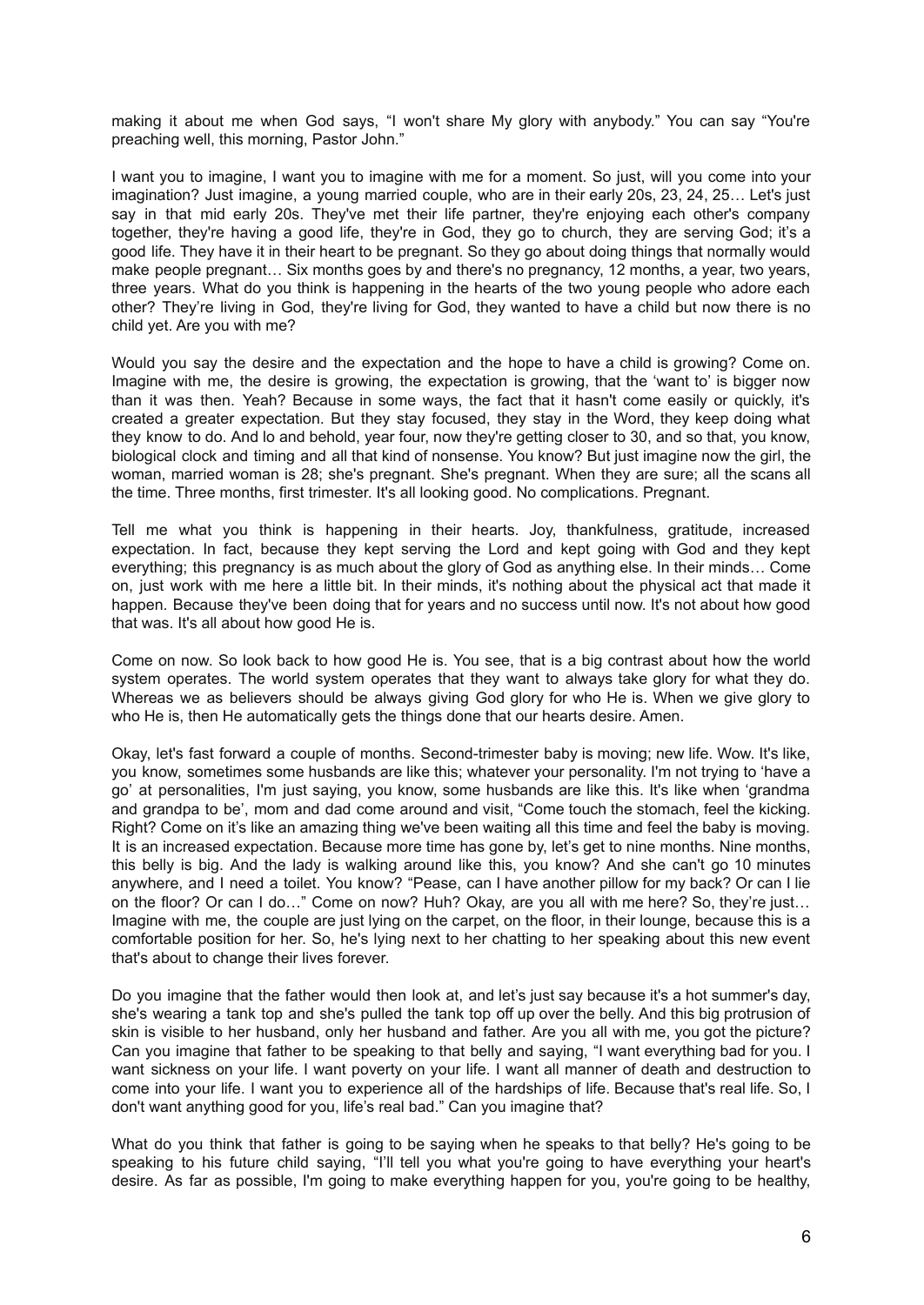you're going to be strong, you're going to run around and have a lot of fun, you're going to enjoy life, you're going to be strong, you're going to have the best that I can possibly, and then more. And I'm going to introduce you to God the Father, and you're going to have an experience with God for the rest of your life that is going to just be awesome. You're going to meet Jesus, I'm going to lead you to Jesus. And I'm going to show you how great life is in Jesus." Right?

Don't you think that's the words that he would speak? Two days later and dad has got a little baby in the arms. For now we'll call her a girl. Just because most people would say a man wants to have a boy. So, we'll call her a girl just to break the mould for a minute. So, he's got this little girl in his arms. What do you think with all of this he is going to say to her? "I'm going to protect you. I'm going to provide for you. I'm going to make sure the environment has got the best that you can ever have to express yourself to have freedom. I'm going to teach you some life lessons girl. And there will be some moments where you think I don't like you very much. But I promise you it's for your best. Just because I can't make it so easy for you that you think that you can't grow up, you're going to have to grow up. And so as you're growing, you're going to bang your knee. I am going to tell you not to do things but it's all for your best interest. So, me and you girl, we're going to walk a long way together. But believe me, everything I'm going to do is for your best." Right? Because the Father is the source of that life.

Who's the source of your life? What do you think He's speaking about you? Even now, right now, Jesus is sitting at His right hand speaking to Him about you. What do you think Jesus who died for you, and God rose from the dead for you, what do you think He's telling the Father about you? He's not looking at you and saying, "See those ouks, they've got no clue. Drop them off. Let lightning strike them. God, open up the land and lets swallow them up. And just, you know, those guys from Witbank, they're a bunch of *moegoes* they know nothing."

You know, He's not talking about you like that. He gave His life for you with every expectation that as you were born again, and you begin to live as a new believer, all of what in His power that raised Him from the dead, the Father, all of that power will work in you. All of that power is available to you, to heal you, to save you to set you on your right path, to take all of the things that plague you in your mind, your habits, your addictions, your wrong relationships, all of your insecurities, your fears, whatever it is your desire to control your life because of fear, whatever or failure or whatever the case might be. He's got it covered in Him; not in the world's wisdom. Hallelujah.

So, in Ephesians, chapters, chapter one, verse 16, the apostle Paul says this, **<sup>16</sup> I do not cease to give thanks for you, making mention of you in my prayers, <sup>17</sup> that the God of our Lord Jesus Christ, the Father of glory, may give you the spirit of wisdom and revelation, in the knowledge of Him. (Ephesians 1:16-17 NKJV)** Who is the spiritual father of the church in Ephesus?

God's the Author of all life, but He sent a messenger to Ephesus. As the messenger of Ephesus, he is the source of this life of the church in Ephesus. So when he says, I am praying for you, he says, I am praying for you and I am always praying for you, that the God of our Lord Jesus Christ, the Father of glory, may give to you, my sons and daughters in the spirit. Are you with me? Are you? Father, baby, my sons and daughters in the spirit, Paul says, I pray that the Heavenly Father, the source of all life, and who worked through me to bring you life, I pray that the God of our Lord Jesus Christ, the Father of glory, may give to you the spirit of wisdom, and revelation, in the knowledge of Him. I pray that He gives it to you. I pray that He gives it to you. He's not trying to take something from you. Never. He's trying to give something to you. That He gives to you the spirit of wisdom. What wisdom? It's not a persuasive word wisdom. It is the wisdom of the Spirit of Life wisdom that Paul was previously talking about.

You know, one of the things that they gave, they did for me when I did. What's that test that you do? The profiling test, it's called something I don't know, DISC. I did a whole bunch of those things in the early years of my life. Everyone, they said, what kind of job I should doing? They said I should be in sales, I should become a lawyer, or I should be a preacher. Well, I think I'm all three. Hallelujah.

The strongest one that would come out most often was the fact that I should be a lawyer, because of the way my brain thinks, you know, what the job of a lawyer is? It's to bring a persuasive argument.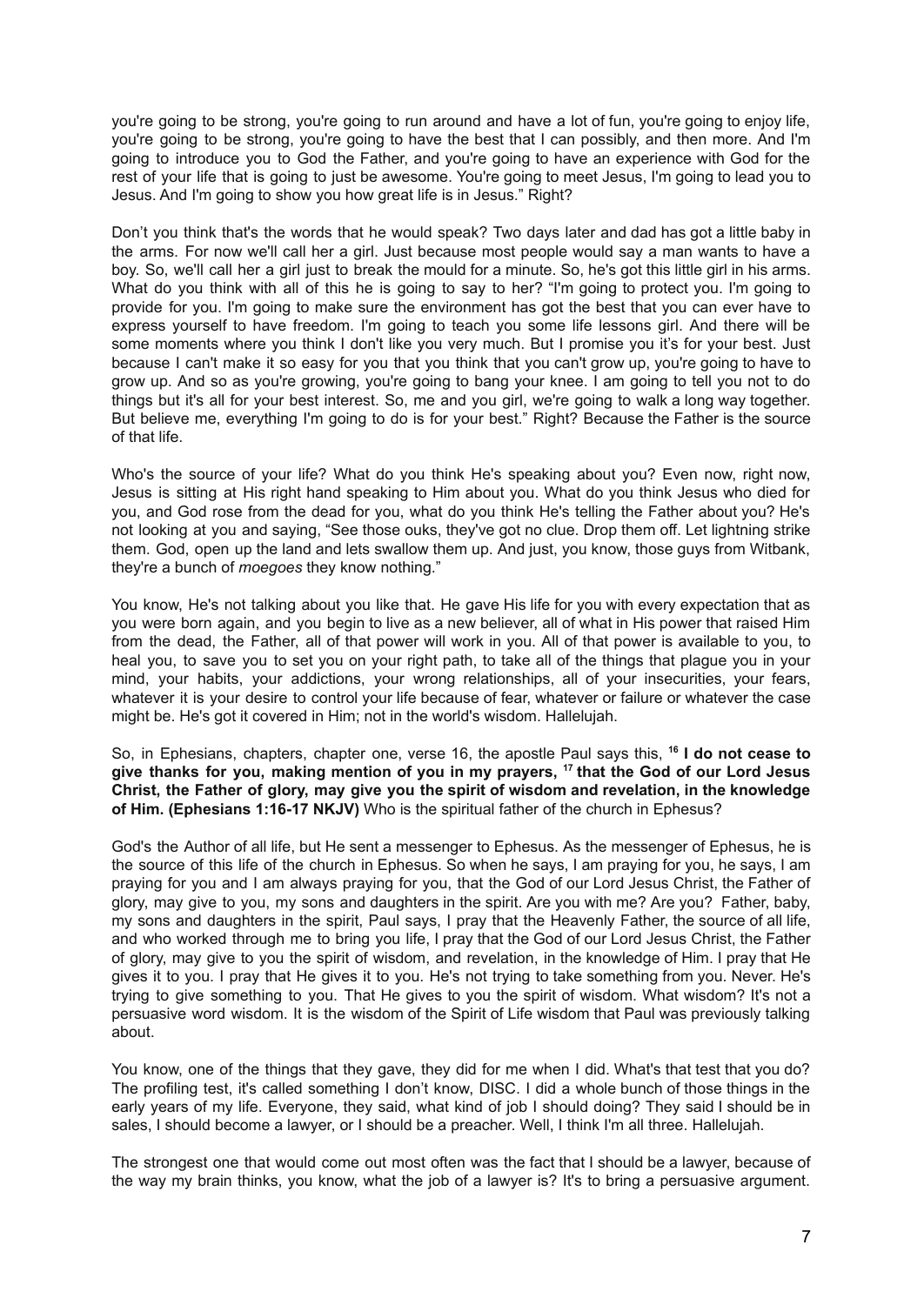Right? So if you bring a persuasive argument, it means there's a judge and there's two sides to the story. You got to bring your story to make a bit more sense to the judge, than the other person's story. Come on, work with me here. If I can't, if I trust, in my words, to bring you a persuasive story, then all you've got is words of persuasion that you can live with. But they are my words, there's no power in them. But if I bring words that are given to me by the Father, and my words come, and they say, "May He give you?" I'm using words now, "May He give you the spirit of wisdom, revelation, and knowledge of Him." So you may be hearing the words from me, but "May He give you the revelation", a whole different level of power? Different level of power that the eyes of your understanding being enlightened now that you've got this knowledge and revelation that you may know, what is the hope of His calling?

What are the riches of the glory of His inheritance in you? So that straightaway tells you there's a calling and there's an inheritance. For all of you, all of us together, come on, don't you want to have the God of all gods call you? Don't you want Him to be the One who's giving you inheritance? Let me tell you, it's a wonderful thing. If you've got a somebody who is your father, or somebody in your family, who has had the foresight to have insurance policies and do leave assets. And they die, and they move on, and they leave you an inheritance, and suddenly when you receive this inheritance, there are so many things you can do in your life that you couldn't do before. Come on. Well, that's what Jesus promised. An inheritance, the things that you couldn't do before you can do now, because He's giving you all of the revelation, all of the knowledge, all of the insight, all of the enlightenment about Him.

Now you can do things that you couldn't do before. You can do things and get away with things in the natural world, you can create things that other people couldn't get away with. Because favour comes upon you, the glory of God rests upon you. You can say things to one person in one minute, and it will be like, oh, but of course, yes, let's do that. Hallelujah. Human wisdom can't give you that stuff. And you can go to any financial advisor out there in the marketplace, and they are going to tell you the same thing with a little bit of a variation. Put your money here, buy some of this, do some of that, you've got to invest in some of this, invest in some of that. All human wisdom. You got to get God's wisdom, He will show you things to do. Hallelujah.

Let me tell you if somebody had said to me, I'd be sitting in my office, and a phone call would come to me from a friend in the computer industry all those years ago, and then I would end up buying shares and selling them a week later and done and just making a lot more money. I would have said, "I don't deal in shares." So what happened to me next was I actually started looking at it. "Okay, no, I see what You're doing here." I started looking at all the share prices every day. So I phoned my broker and I said, "I want you to buy the shares, please." I sold them a couple of days later and whatever I lost 30,000. So I said Lord, "How come I lost the money?" He said "I didn't tell you." He says, "Just because I work in one way once doesn't mean to say I'm gonna work in the same way again." And if I do work in the same way again, I'll tell you. You don't do it because now you think this is the way to go. Now you really want to come to the kingdom economics conference. It's gonna be on the banks of the Okavango. Are you in for it? We gonna sleep there by the hippos and crocodiles. It's gonna be on the banks of the Okavango. Are you in for it? We go and sleep there by the hippos and the crocodiles.

Now that **<sup>19</sup> the eyes of your understanding being enlightened; that you may know what is the** hope of His calling, what are the riches of the glory of His inheritance in the saints, <sup>19</sup> and what *is* **the exceeding greatness of His power toward us who believe**, the power comes towards you who believe, the power doesn't come to those who don't believe. And those who don't believe are those that are stuck in their minds, but those who believe are stuck in the spirit. You can be a Christian and don't believe**. <sup>19</sup> The greatness of His power towards us who believe, according to the working of His mighty power,** which is this mighty power**? <sup>20</sup> which He worked in Christ when He raised Him from the dead and seated** *Him* **at His right hand in the heavenly** *places,* **<sup>21</sup> far above all principality and power and might and dominion, and every name that is named, not** only in this age but also in that which is to come. <sup>22</sup> And He put all things under His feet, and gave Him *to be* head over all *things* to the church,  $^{23}$  which is His body, the fullness of Him who **fills all in all (Ephesians 1:19-23).**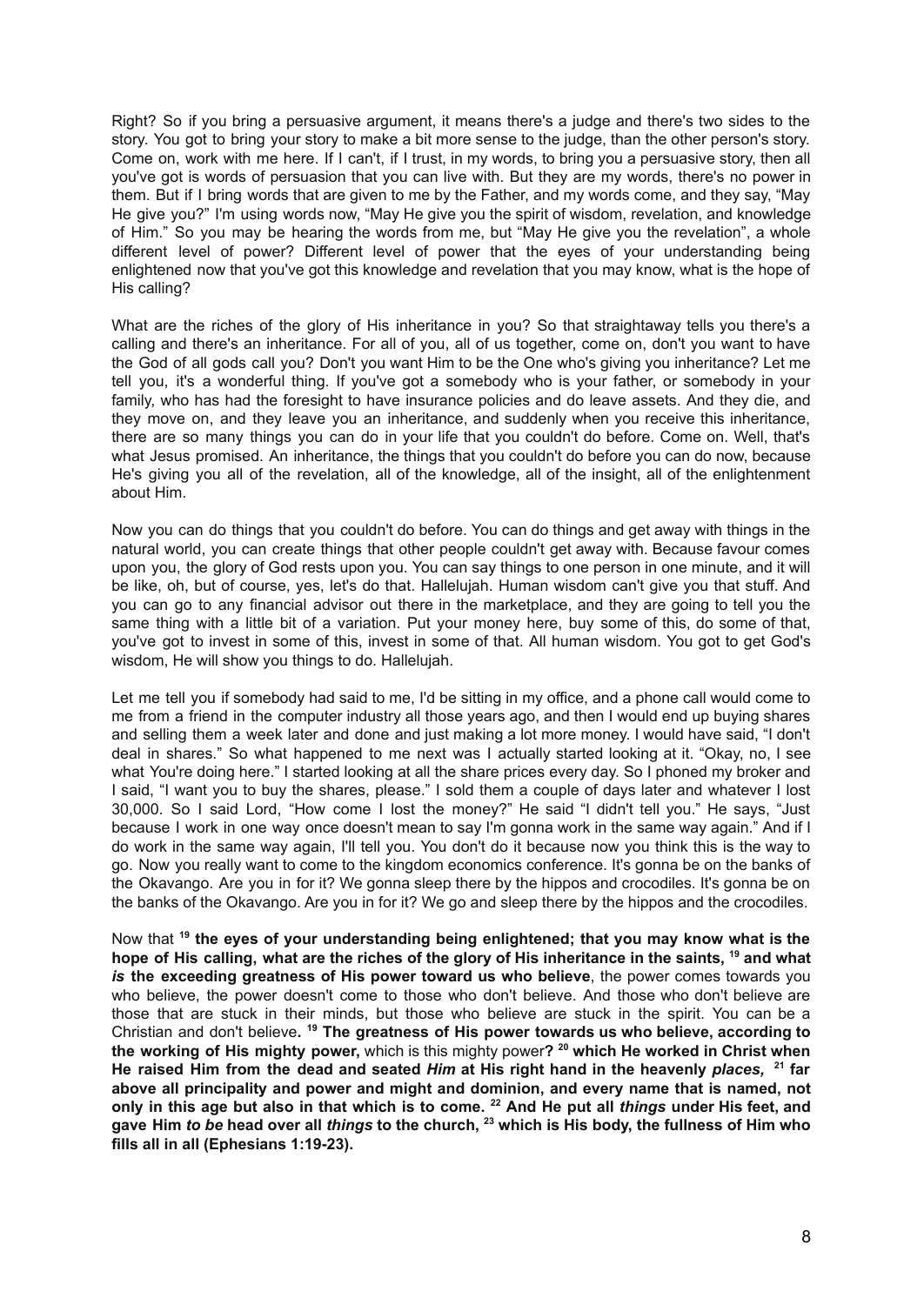Hey, come on. We are the inheritance. We are Jesus' inheritance. We, the Church, are supposed to be the fullness of Christ in all things. That's Jesus' inheritance. So, when the Apostle Paul prays and he says, "I pray that He give you all revelation, all wisdom, and all insight into everything." It's because you need it, because you are the Church, you are Christ revealed, you are the fullness of Jesus on the earth. You are. When He says, and He put Him at His right hand, and He put all things under His feet, and every principality and every power and every ruler, what do you think those principalities and powers and rulers are? They are people that tried to control money, they are people that tried to make you sick, and cause diseases and spread covid all over the world. They are people that want to come and break into your house and steal, and if possibly even kill you and take your car and ride away with your wealth. They are all manner of evil that is in this world is not coming out of this throne of grace. But the power that's in the Church overcomes all of that. On the contrary, God expects you to bring the release of everything that you need in your life through knowing Him.

Let me make this a little bit more personal. And then I'm going to finish because I'm pretty much done now and I'm out of time. I've told the story before so this is not new to those of you who've been around me for a while. Me and Pastor Sharon, we bought our boys new bicycles. The guy who sold them the bicycles, we were living in Randburg, said, "You must have helmets." And you know, young boys, "We don't drive with helmets." This is 30 years ago. Nobody rode around with helmets 30 years ago. The guy in the shop said, "You must buy your kids helmets for their bikes and don't let them ride without it." We buy the bikes. It's during the week, I'm at work, boys want to go cycling around the area, roads in the area. It's a quiet area, housing, no problem we're going to go cycling. So, two boys cycling, Brynn's a bit older. Of course, they're gonna dice each other. Take it to the bank. So they're going down a downhill. Of course, Brynn's a bit bigger, a bit stronger, he's ahead of Garth going down the downhill. And Brynn 'jumps' the stop street. It's a quiet area, there are no cars that drive around, jumps the stop street and as he goes through the stop street, he knows his brother's behind him and he looks and he sees here's a car coming and he knows his brother's going to follow him. He's not going to stop there at the stop street, he's gonna try and catch him. But he sees the car coming. He tries to turn around to tell Garth to stop, too late. Garth's already in the intersection. That car hit Garth, breaking, hit Garth. Garth came off that bike onto the bonnet, hit his head against the windscreen, fell on the floor, on the ground, on the top.

The night before that incident happened, Pastor Sharon and I was standing in the kitchen. Instantly, at exactly the same time, a spirit of prayer came upon us. We began to pray in the Spirit. We didn't know what it was for. But suddenly we were praying. It just flowed out of our spirit. We were praying, and we prayed in the spirit for about half an hour. When we were finished, we knew what we were praying for was done. We didn't know what we were praying for. We had no idea. What we happen to be praying for was for our son's protection the next day. The power of words that are in Him. So great was God's protection over our son that when the car hit him, he hit him when his right foot was raised. So when the car hit him, it didn't hit him on a straight leg that could have crushed his knee. It hit him when his right leg was raised, which forced his body this way up onto the boot of the bonnet of the car. The helmet that he was wearing on insistence by his mother, hit the windscreen and cracked the windscreen, then you know how hard he hit the windscreen with his head, fell onto the ground next to the car. Brynn ends up phoning his mom later, mom phoning from the ambulance or the hospital or somebody lent him a phone or I don't know how it happened. He said, "Garth's all right but he's on his way to the hospital. He's in the ambulance but he's all right." Ended up, he had a bruised kidney. He had a bruised kidney. Listen, don't drive through the stop street.

Here's what I'm telling you. That the mighty power that raised Jesus Christ from the dead is the same power that lives in you. He gives you wisdom and revelation and insight into mysteries that you can't see by yourself. If you will speak words when He tells you to speak words in places that He tells you to speak them, He will give you things in life, He will protect your life, He will save your life, you will bring wealth to your life, He will bring a partner to your life, He will bring children into your life if that's what you desire. And if that's what God puts, He will bring all good things because when He raised Jesus from the dead, every time a new believer gets born again, He says I'm going to nurture you like a great father would nurture any child, I'm going to give you the best of life, I'm going to give you the best training the best education. Where you gonna get it? It's in the church. It's not in the world education system. It's not in the world economic system. It's not, where is it; in the church.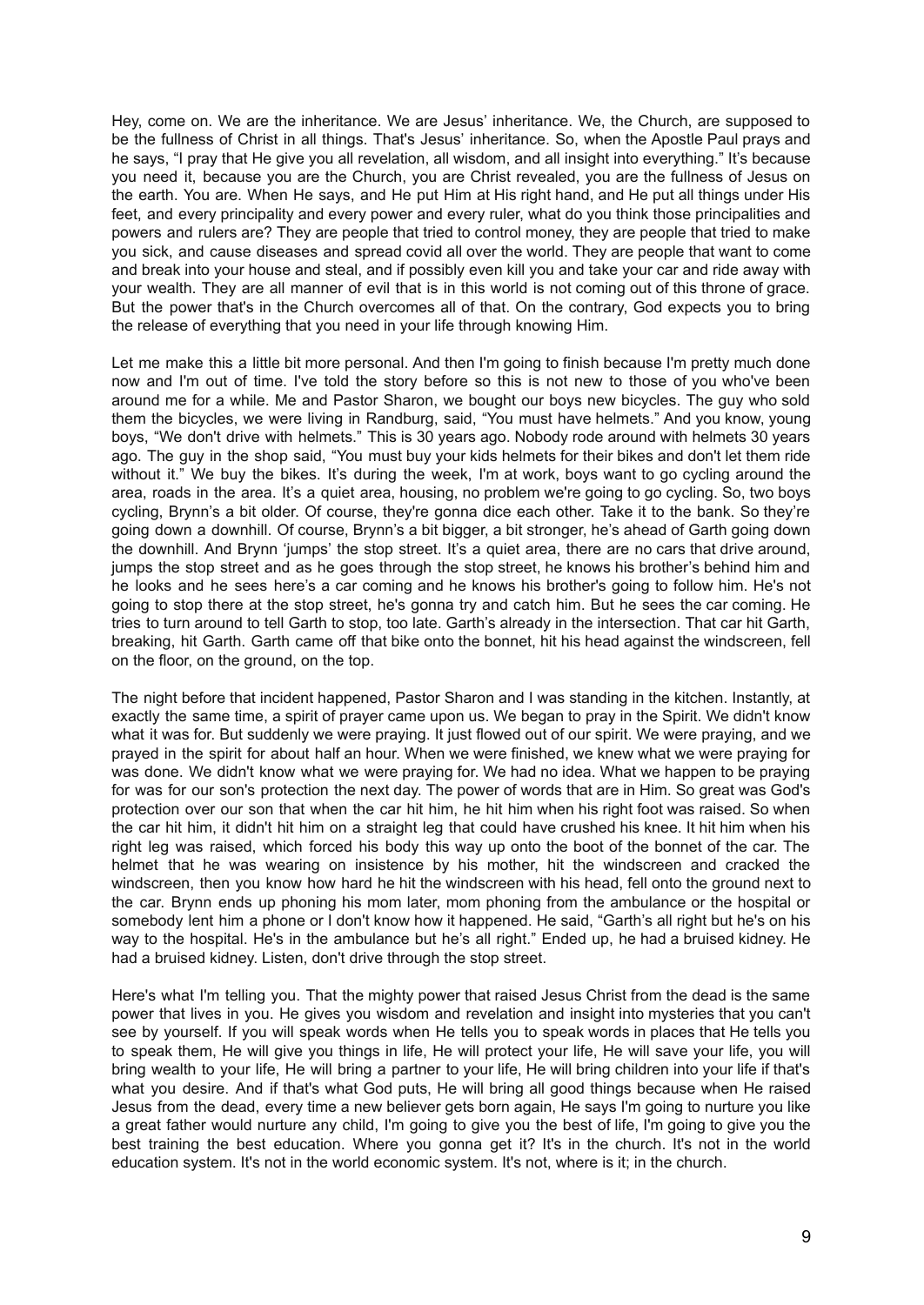Why? Because if you read the next line, he says, and he has put all things under his feet and gave him to the head over all things to the church. Not to Wall Street, not to the stock exchange, not to or to Cambridge Education systems. I'm not knocking them, but they don't have the education that you need for your kids or for you. Harvard can't give you what God can give you in a second. On the contrary, if you went to Harvard, you will be so full of Harvard philosophies, you probably wouldn't hear what God is saying. Because all you can hear is what your professors have been telling you and all your friends have been telling you with all their liberal agendas. So you're unlikely to hear what God is saying because you listening to everybody else. That doesn't know God. The ways of God are foolishness to them.

You mean you give 10% away for what, what do you get back? Much, much, much more. Absolutely. There's not even a comparison between one is enlightened one is in dark. One has got all the abundance and the blessing of God forever and eternally because it allows you to not only have abundance while you on the earth. But it says that in the lifetime to come, you will store up for yourself riches. In the lifetime to come, you will get there and you find all these powers of riches and wealth and blessings and good things that God has provided for you. Hallelujah. If I can preach that guess before I go to America, you must know what's happening when I'm coming back from America. Glory to Jesus, why don't you stand with me please? Hallelujah. Glory to God. Yeah. Hallelujah. Pastor Christi, please come. She asked me to do this before the service and I wouldn't have thought about it. But it's the right and proper and spiritual order to do so she's going to pray for us. Come stand with me my darling.

### **Pastor Christi:**

Hallelujah. Thank you, Pastor John. Will you please stretch out your hands we want to release Pastor John and Sharon with a blessing as they go.

Father, we want to say thank You today because You orchestrated this opportunity and special assignment for Pastor John and Pastor Sharon to be with Brother Jerry Lord, that they will get from you Lord everything that You have for them. Father with Brother Jerry, but also other places and spaces and people that You have orchestrated and designed for Pastor John and Sharon to be in and to receive from You, Lord, we give You glory, Lord, we ask You that they will have the anointing of Your Spirit in every moment, to see to receive and to, to get from You, while You are sending them load, a great transfer, the fullness of things that step by step and moment by moment of coming to them, Lord. We bless them in the name of Jesus, to see everything, have everything, Lord with Your favour, Your joy, and Your wisdom, every moment of the go. We bless them, Lord, and we love them in the mighty name of Jesus. And we all say, Amen.

Pastor John, Pastor Sharon, and we love you dearly. We love you dearly. And we will be praying for you. And we have a great expectation for you to come back with what God is giving you what you're going to get, Hallelujah.

#### **Pastor John:**

Praise the Lord, I want the band to come up, please. While the band is coming up, I just want to pray for you. I want to just declare that the blessing of God rests upon you that this message that are preached and the messages that have been preaching on the resurrection power of Christ, and all of them will do the work in your heart, and cause you to be resurrected out of that natural way of thinking and focused on the natural things, that you will focus on the heavenly realm and the heavenly things. Because that's where the blessing of God is. That's where the order of God is. That's where God's everything that He wants for you is in that space. Hallelujah.

I asked you before God as I go, I ask you to be obedient to Him, and to follow Him and to give your heart to Him. I ask you to be faithful in your coming to pray, coming to church, bringing your gift to the ministry. We're going to be connecting with you as much as we can through social media. There's a few things that you'll get to hear about as we traveling. But in the meantime, I ask the Father to bless you, that you bless going out bless coming in, the peace of God rests upon you. No weapon formed against you will prosper and you will be sound and intact and I release you into the hands of God until we come back. In the name of Jesus. In the name of Jesus. Glory to God. Praise Jesus. Praise Jesus.